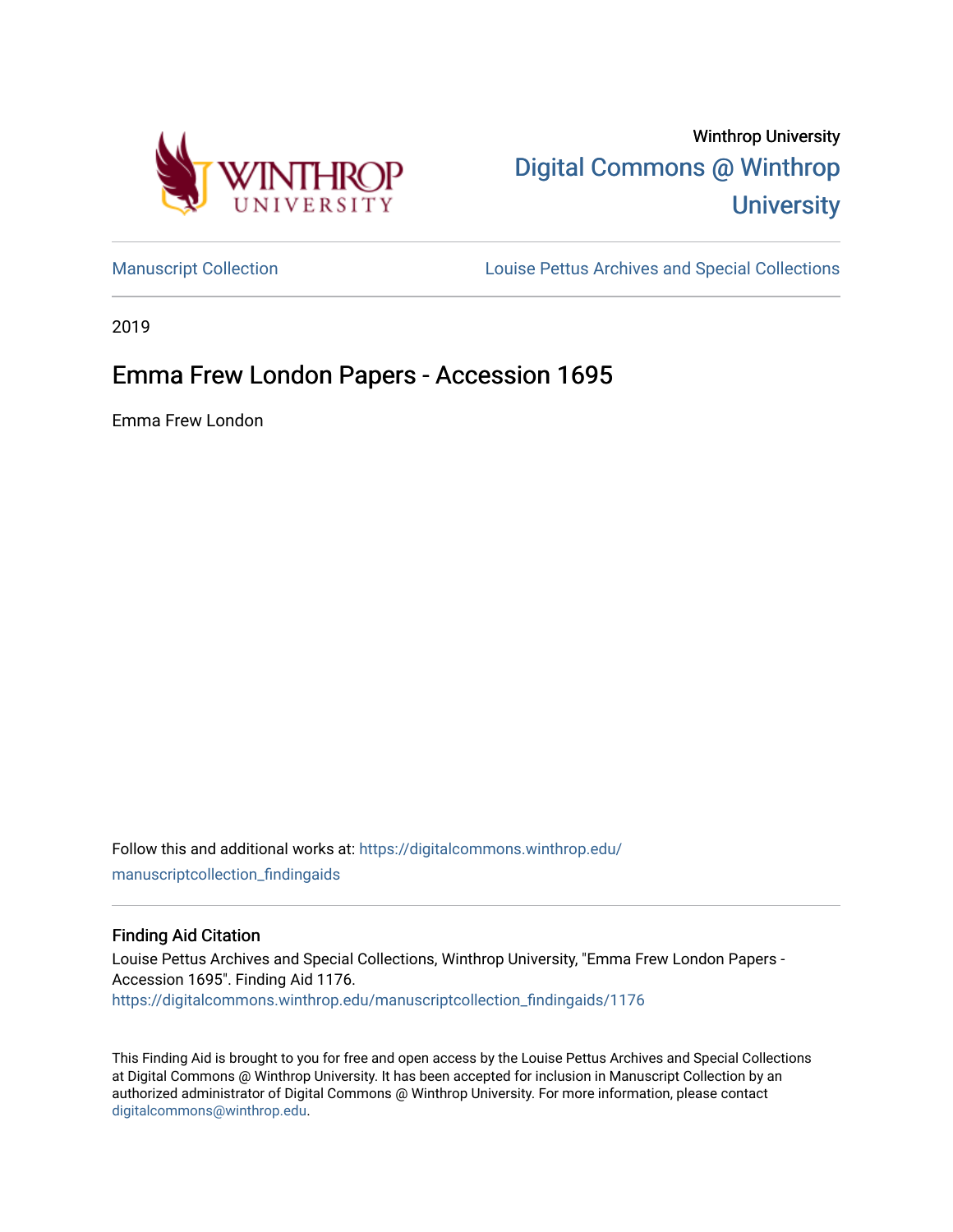# **WINTHROP UNIVERSITY LOUISE PETTUS ARCHIVES & SPECIAL COLLECTIONS**

**MANUSCRIPT COLLECTION**

# **ACCESSION 1695**

# **EMMA FREW LONDON PAPERS**

1896-1980

5 Boxes, 17 Folders

**COLL**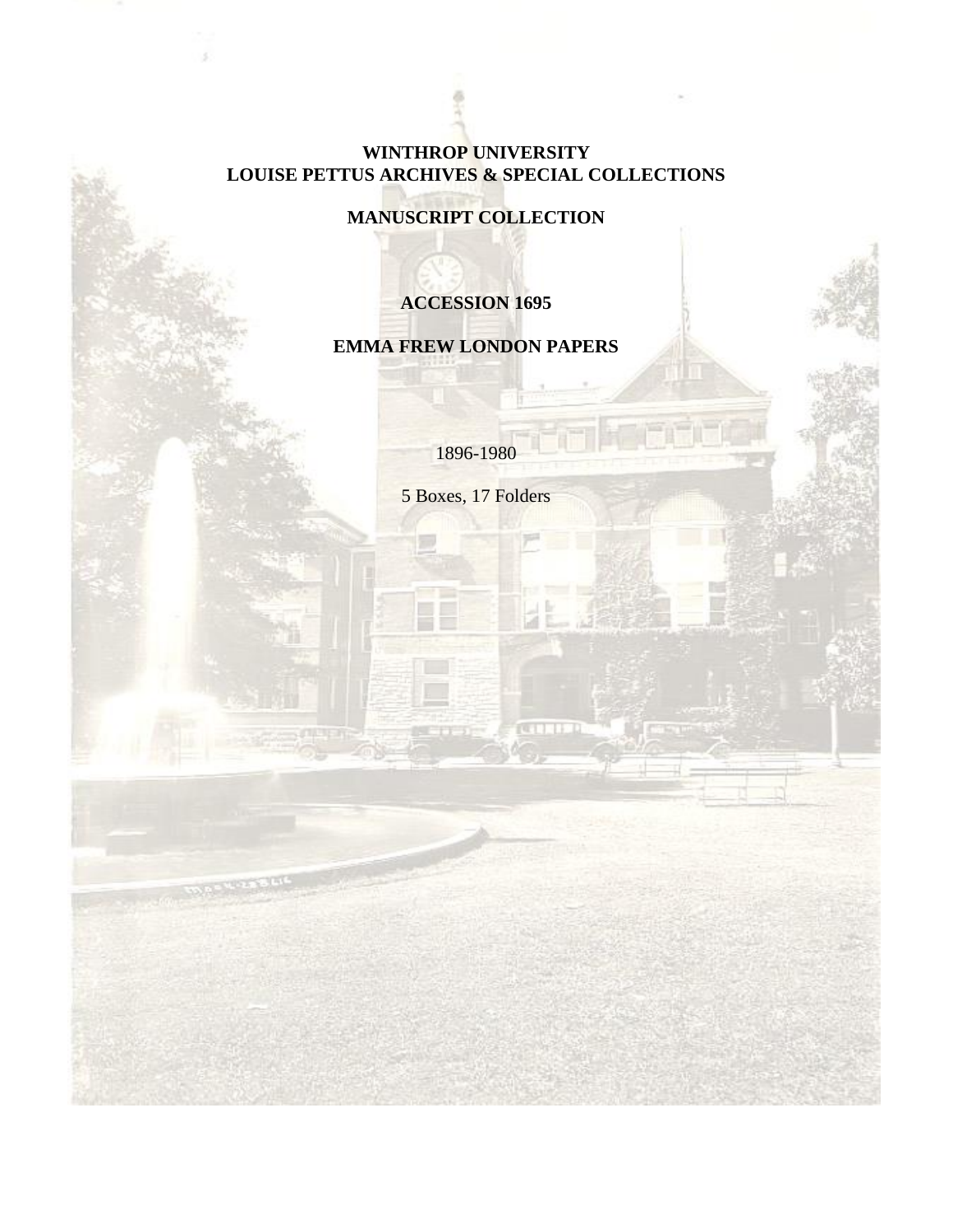#### **WINTHROP UNIVERSITY LOUISE PETTUS ARCHIVES & SPECIAL COLLECTIONS**

#### **MANUSCRIPT COLLECTION**

ADDITIONS: \_\_\_, \_\_\_, \_\_\_

ACC. NO.: **1695** PROCESSED BY: Philip Clapper NO. OF SECTIONS: 2

### **EMMA FREW LONDON PAPERS**

**I**

Provenance: Original accession date June 5, 1988, transferred from special collections, and placed in Miscellany. Upon accession of new additions date October 9 2019, having been acquired from the York County Library, Main via Jason Hyatt, taken out of Miscellany and placed into Manuscripts.

> Linear feet of shelf space occupied: 1.25 Approximate number of pieces: 2500

Restrictions: Open to researchers under the rules and regulations of the Louise Pettus Archives & Special Collections at Winthrop University.

Literary Rights: For information concerning literary rights please contact the Louise Pettus Archives & Special Collections at Winthrop University.

Scope and Content Note: **The Emma Frew London Papers consists of material collected by Winthrop College 1910 alumna, Emma Frew London (1890-1969). The papers consists mostly of scrapbooks and newspaper clippings related to Miss London's family and her interests as well as to some of the organizations she belonged to. Included in the collection are correspondence, family narratives and histories, obituaries, church programs (weddings and funerals), photographs and negatives, diaries, and other records related to the London Family and extended family. There are also several ledgers of minutes and other records related to the Catawba-Ebenezer Township Tuberculosis Association. Of particular interest is a narrative titled "My Story" written by Emma Frew London's mother, Emma Dora Frew London (1852-1937), about the origins of her family arriving in Rock Hill, SC just after General Sherman burned the bride over the Catawba River during the American Civil War.**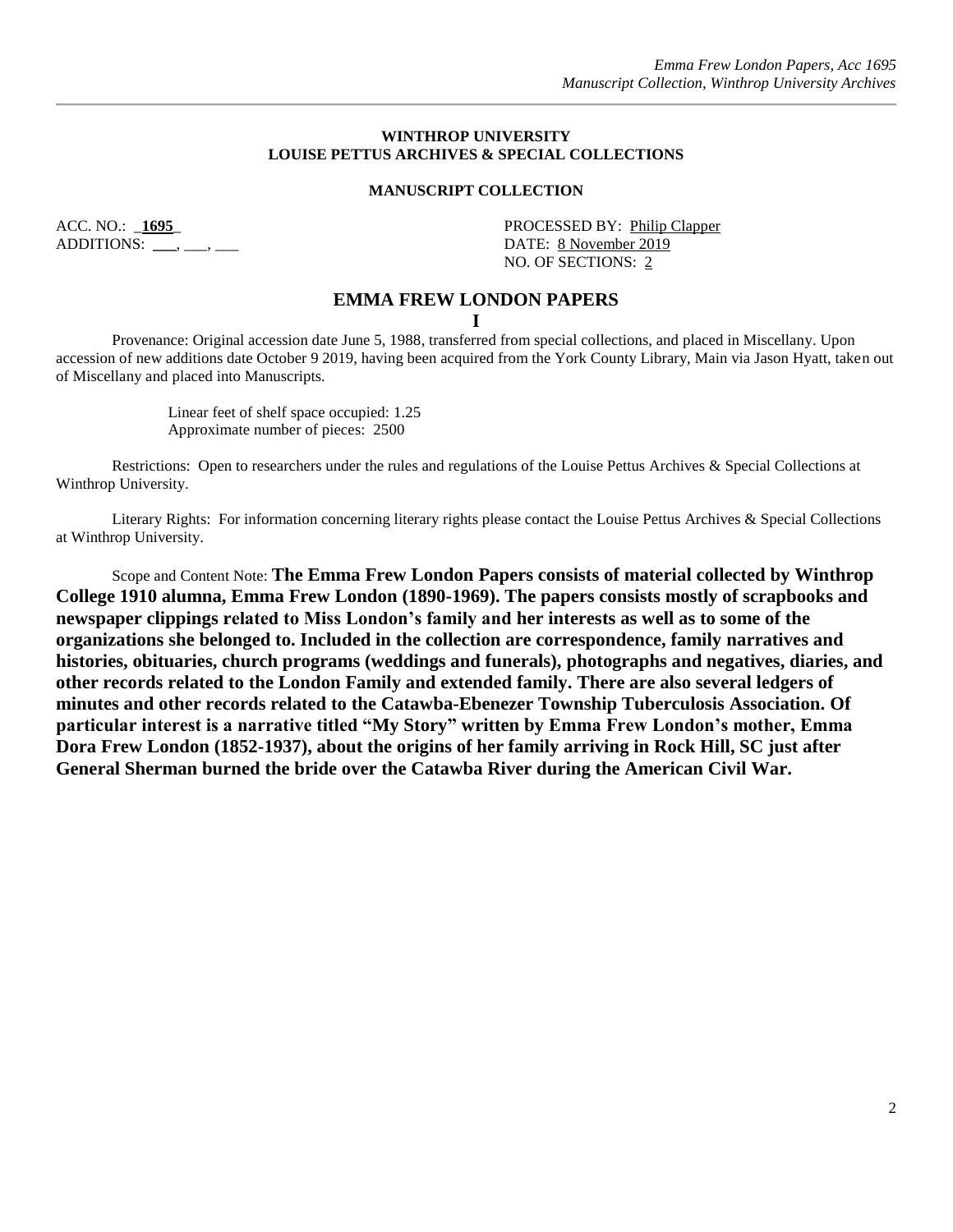|              |                          | <b>DESCRIPTION OF SERIES</b>                                                                                                                                                                                                                                                                                                                                                                            |               |
|--------------|--------------------------|---------------------------------------------------------------------------------------------------------------------------------------------------------------------------------------------------------------------------------------------------------------------------------------------------------------------------------------------------------------------------------------------------------|---------------|
|              | <b>Box(es)</b> Folder(s) | <b>Series</b>                                                                                                                                                                                                                                                                                                                                                                                           | Year(s)       |
|              |                          | <b>BOUNDED VOLUME: SCRAPBOOK</b><br>A scrapbook labeled 1956-1963. Filled with newspaper clippings and<br>sheets relating to the London family and those close to them.                                                                                                                                                                                                                                 | 1956-1963     |
| $\mathbf{1}$ | $\mathbf{1}$             | <b>FAMILY HISTORY</b><br>A sheet labeled "London Family in Rock Hill John Rutherford<br>London," detailing his life. "My Story," by Emma Dora Frew London,<br>a series of paragraphs describing the London family, specifically those<br>Emma knew specifically.                                                                                                                                        | nd            |
|              |                          | <b>COLLECTION HEREAFTER IN ORIGINAL ORDER</b>                                                                                                                                                                                                                                                                                                                                                           |               |
| $\mathbf{1}$ | $\mathbf{1}$             | <b>YEARBOOK</b><br>"Keystone Club" yearbook 1939-1940.                                                                                                                                                                                                                                                                                                                                                  | 1939-1940     |
| 1            | $\overline{2}$           | <b>DIARY</b><br>A diary, undated and unknown author, barely written in, containing:<br>"Furness Bermuda Line" ticket for a cruise on the S. S. "Franconia,"<br>1931, a photo of a house in the snow (now in protective envelope), a<br>very small Christmas Greetings strip, and a torn piece of copied<br>writing.                                                                                     | 1931, nd      |
| $\mathbf{1}$ | $\overline{2}$           | PHOTO NEGATIVES<br>A series of photos, the images are barely able to be made out.                                                                                                                                                                                                                                                                                                                       | nd            |
| 1            | $\overline{2}$           | FOR INCIDENTALS SOLD - COMPOSITION BOOK<br>"Prospectus 1905: The Amelia Pride Book Club, Rock Hill, S.C.,<br>Organized March 9, 1896, Subject: "Old Testament History."<br>Yearbook 1910-1911, "The Amelia Pride Book Club." Loosely bound<br>notebook paper containing various family-related items and writings.<br>Various newspaper clippings. An essay in a yellow envelope titled<br>"Sacajawea." | 1905-1952, nd |
| 1            | $\mathfrak{Z}$           | TAPED NOTEBOOK TITLED "1929 - 1940"<br>Various newspaper clippings relating to Winthrop or Emma London,<br>or interests of hers. Photo of Sally Frew-London Wood and Emma<br>Frew London.                                                                                                                                                                                                               | 1929-1940, nd |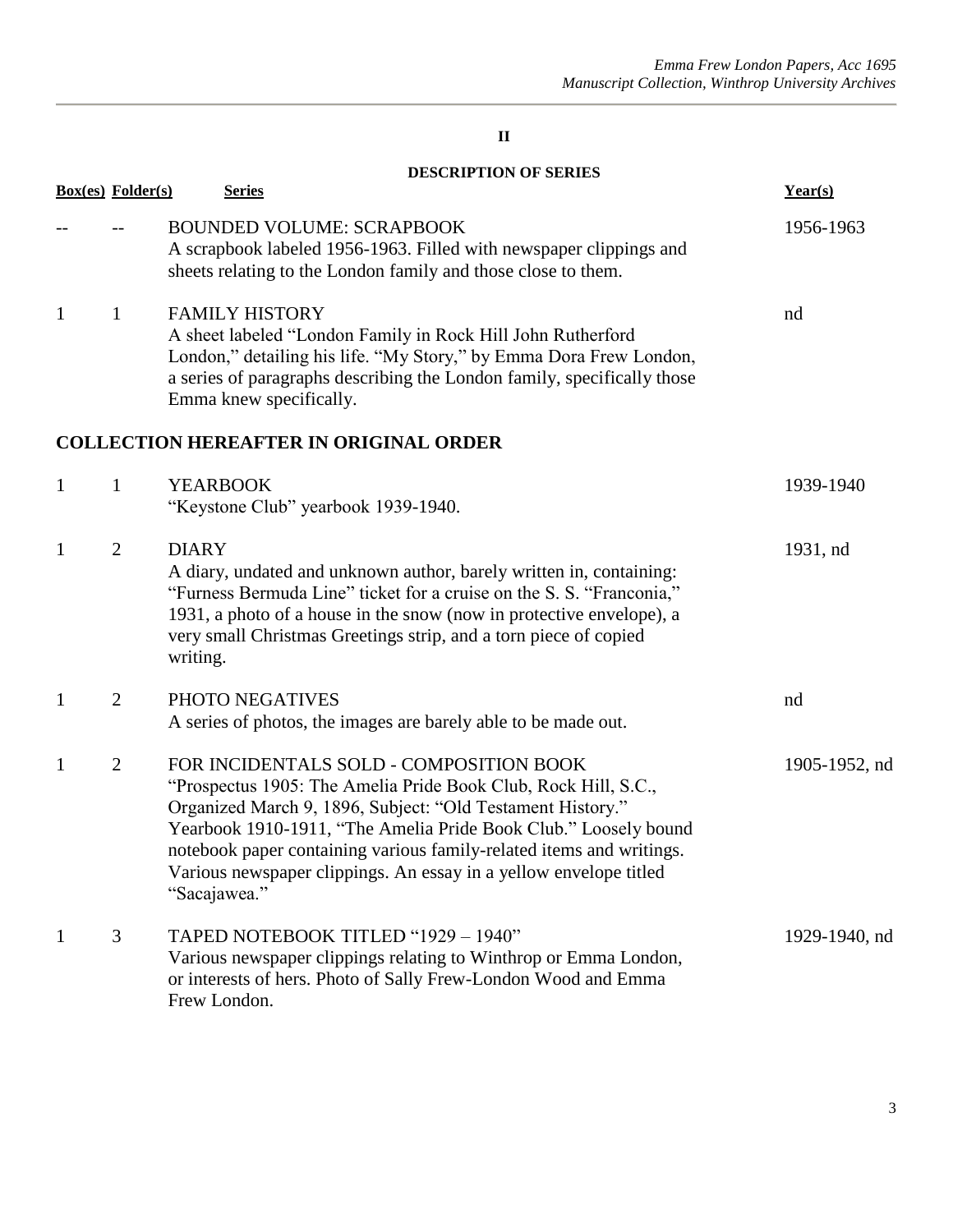## **DESCRIPTION OF SERIES (cont.)**

|                | <b>Box(es)</b> Folder(s) | <b>Series</b>                                                                                                                                                                                                                                                                                                                                                                                                                         | Year(s)       |
|----------------|--------------------------|---------------------------------------------------------------------------------------------------------------------------------------------------------------------------------------------------------------------------------------------------------------------------------------------------------------------------------------------------------------------------------------------------------------------------------------|---------------|
| $\mathbf{1}$   | $\overline{4}$           | <b>SCRAPBOOK I</b><br>A scrapbook chock full of many things relating to the life of Emma<br>Frew London and her family, including newspaper clippings, letters<br>and correspondence between various people, invitations to family<br>gatherings or parties of other kinds, several postcards, and a few<br>photos.                                                                                                                   | 1896-1966, nd |
| $\overline{2}$ | 5                        | <b>SCRAPBOOK II</b><br>A scrapbook titled "The Ideal Scrapbook," with a 1904-1914 label on<br>it, though there are a few later pieces that must have been added<br>afterwards. A great many newspaper clippings, a few photos, many<br>letters and correspondence, a map of Rock Hill, various other things<br>relating to the London's lives.                                                                                        | 1904-1949, nd |
| $\overline{2}$ | 6                        | <b>SCRAPBOOK III</b><br>A black scrapbook labeled "1939-1940." Within are mostly newspaper<br>clippings, many of them are labeled with the dates the original papers<br>are from. A lot of the clippings have to do with local happenings, such<br>as engagements and weddings of people the Frews knew or were<br>related to. There are several photo negatives, a sermon, a Christmas<br>card, and a bunch of invitations.          | 1937-1949, nd |
| 3              | 7                        | <b>SCRAPBOOK IV</b><br>A black scrapbook embossed upon which reads "Scrap Book," with a<br>label below that reading "1949-1955." The vast majority of the<br>contents are newspaper clippings, even more so than previous<br>scrapbooks. Also included is a sermon program, an invitation to a<br>debutante ball, a "Parish Bulletin," "Parish Notes," a brochure for the<br>"Franciscan Monastery Memorial Church of the Holy Land." | 1949-1955, nd |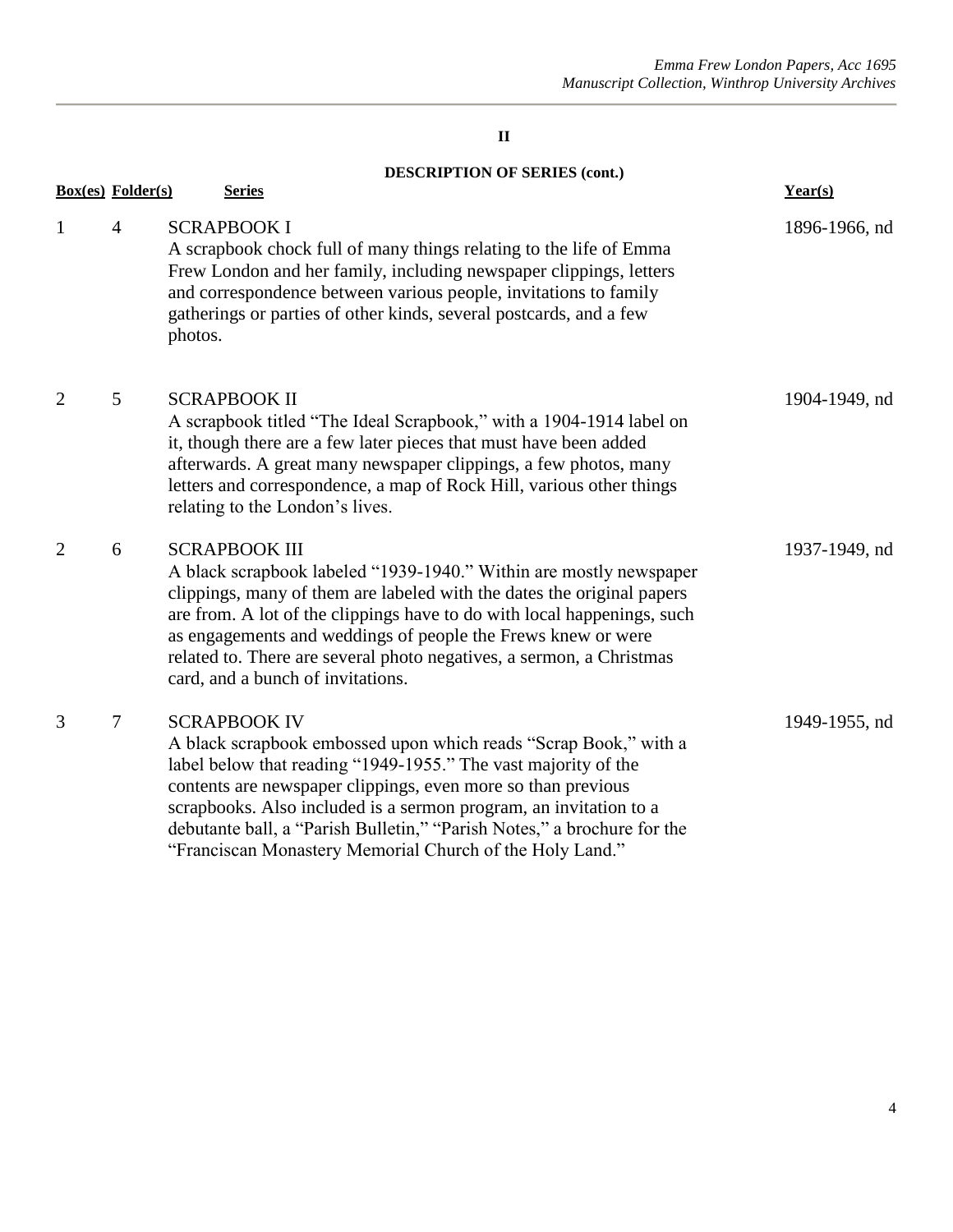# **DESCRIPTION OF SERIES (cont.)**

|       | <b>Box(es)</b> Folder(s) | <b>Series</b>                                                                                                                                                                                                                                                                                                                                                                                                                                                                                                                                                                                                                                                                                                                                                                                                                                                                                                                                                                                                                                                                                                                                                                                                                                                                                                                                                                                                                                                                                                                                                                                                  | Year(s)       |
|-------|--------------------------|----------------------------------------------------------------------------------------------------------------------------------------------------------------------------------------------------------------------------------------------------------------------------------------------------------------------------------------------------------------------------------------------------------------------------------------------------------------------------------------------------------------------------------------------------------------------------------------------------------------------------------------------------------------------------------------------------------------------------------------------------------------------------------------------------------------------------------------------------------------------------------------------------------------------------------------------------------------------------------------------------------------------------------------------------------------------------------------------------------------------------------------------------------------------------------------------------------------------------------------------------------------------------------------------------------------------------------------------------------------------------------------------------------------------------------------------------------------------------------------------------------------------------------------------------------------------------------------------------------------|---------------|
| $3-4$ | $8 - 12$                 | CATAWBA-EBENERZER TUBERCULOSIS ASSOCIATION BOARD<br>Three journals of minutes of the Catawba-Ebenezer Tuberculosis<br>Association Board of Directors meetings, primarily written in the<br>journal. Also includes other things, some out of place but kept together<br>as they were received that way. Also a folder titled "Tuberculosis<br>Association Reports."<br>Journal 3: Minutes of the board beginning in 1938. Various other<br>papers related to the board and the association<br>Journal 2: A prescription for thioridazine for one Mrs. R.E. Barron,<br>November 12 1980. "Annual Report, Catawba-Ebenezer Township<br>Tuberculosis Association, April 1 <sup>st</sup> 1953 to March 31 <sup>st</sup> 1954. A final<br>report and resignation as president, Agnes London. Copy of 1949<br>"Balance in bank." Other such financial records. "Workshop Day<br>Program." A few meeting records outside the journal itself. A letter<br>concerning the 46 <sup>th</sup> annual "Christmas Seal Sale." A few copies of<br>different versions of the constitution. Written in the journal itself,<br>minutes of board meetings beginning in January, 1943.<br>Journal 3: typed up minutes of 3/21/56, a copy of the 6/21/56, 6/29/56,<br>1/24/57, 8/21/58, 11/4/58, 8/18/60, 3/22/62, minutes, handwritten<br>minutes for 11/19/64. "Report as of 1/24/57," copy of committees<br>1956-1957, 1963-1964, 1961-1962.<br>Scrapbook: A scrapbook titled "Publicity, Catawba-Ebenezer<br>Tuberculosis Association," filled primarily with newspaper clippings<br>concerning tuberculosis or the association. | 1931-1980, nd |
| 5     | 13                       | LONDON FAMILY AND NORTH CAROLINA<br>A small, horizontally bounded journal. "North Carolina Literature," an<br>essay. A very short, handwritten essay on the first churches built in<br>South Carolina. A very short essay on John Miller Turpin Finney's<br>family history. Presentation notecards on for a presentation on<br>Confederate Colonel Adam Coward. "An Informal History" of "Saint<br>Bartholomew's Episcopal Church, Pittsboro, North Carolina," by<br>Reverend Charles R. Greene, Rector. It's a brochure welcoming<br>people to the Church. A large amount of newspaper clippings. Letters<br>from children to their Aunt Sally. A photo of Emma F. London, Sally<br>F. London, and John R. London. A photo of Salena Mills London,<br>taken Dec. 1919, when she was 3 years 9 months old. Also contains a<br>"recordio-gram" dated 1944 sent to Miss Emma London from Fred<br>London titled "To Emmie." Contents of record not yet known, we<br>currently have no means of playing it.                                                                                                                                                                                                                                                                                                                                                                                                                                                                                                                                                                                                        | 1919-1964, nd |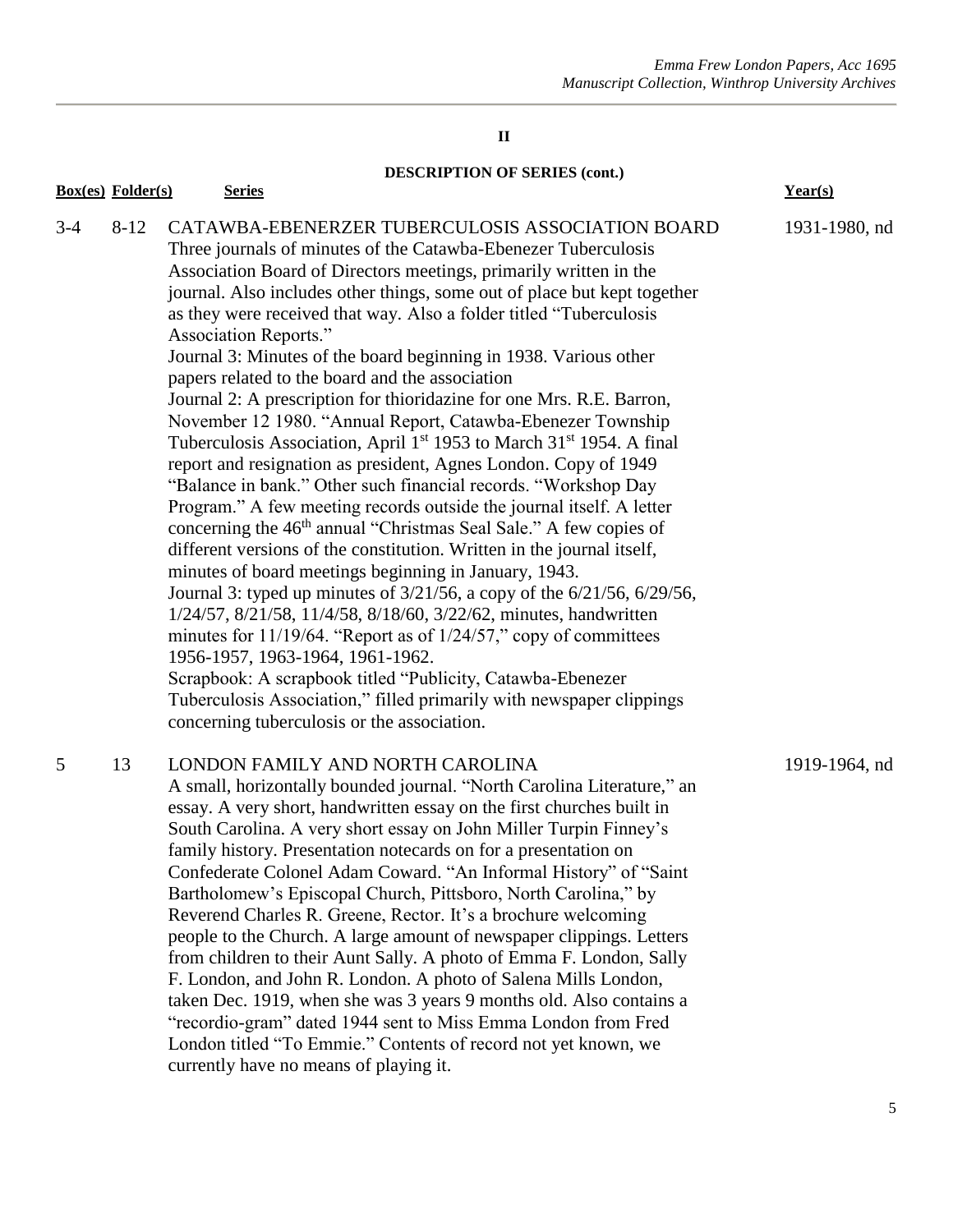**DESCRIPTION OF SERIES (cont.)**

|   | <b>Box(es)</b> Folder(s) | <b>Series</b>                                                                                                                                                                                                                                                                                                                                                                                                                                                                                                                                                                                                                                                                                                                                                                                                             | Year(s)       |
|---|--------------------------|---------------------------------------------------------------------------------------------------------------------------------------------------------------------------------------------------------------------------------------------------------------------------------------------------------------------------------------------------------------------------------------------------------------------------------------------------------------------------------------------------------------------------------------------------------------------------------------------------------------------------------------------------------------------------------------------------------------------------------------------------------------------------------------------------------------------------|---------------|
| 5 | 14                       | LONDON FAMILY NEWSPAPERS AND CORRESPONDENCE I<br>Lots of newspaper clippings, many of them relating to the London<br>family or those close to them. Also found within is a dance recital<br>program from 1957 titled "Louise Van Tassel." A 1958 letter from<br>Will D. Anderson to the Register of Deeds of York County about one<br>Rev. J. D. McCollough. A poem by Mary Ethel Walton, titled<br>Backward Flight.                                                                                                                                                                                                                                                                                                                                                                                                      | 1956-1965, nd |
| 5 | 15                       | <b>SCRAPBOOK V</b><br>A scrapbook titled "The Ideal Scrapbook," separate from the other one<br>titled this way. Containing: A newspaper clipping of a 1963 Evening<br>Herald article titled "New \$500,000 City Center proposed," by Charles<br>Walter, the Managing Editor of the paper. A small 1941 yearbook<br>from Clemson Agricultural and Mechanical College. Program of the<br>"Fall Meeting of the Woman's Auxiliary Eastern District Diocese of<br>Upper South Carolina, St. John's Church." Assorted other newspaper<br>clippings. Program titled "Parish Prayers Offered In [sic] St. Paul's<br>Church, Baltimore, Maryland," by The Rev. Frederick Ward Kates, M.<br>A., B. D., Rector. A sheet labeled "Itinerary."                                                                                         | 1941-1963     |
| 5 | 16                       | LONDON FAMILY NEWSPAPERS AND CORRESPONDENCE II<br>Newspaper clippings and whole sheets from several papers. A short,<br>1939 letter card addressed to Emma London in Baltimore, Maryland.<br>A postcard to Emma London, sent from Paris. Double-sided 1949<br>letters from the Evening Herald to one Miss London and her response.<br>Accompanying the letter is a handwritten note about the London<br>Home. Small, typed information on the London Family and on Rock<br>Hill. Information of John Rutherford London. "Pictures and Sketches<br>of my son Isaac Spencer London Jr. who died January 20, 1947 of<br>Acute Hepatitis at the Veterans Hospital, Fayetteville, And a Bit of<br>Genealogical Data." It was written in 1947. More letters to and from<br>Emma London and her family, on genealogical matters. | 1934-1964     |